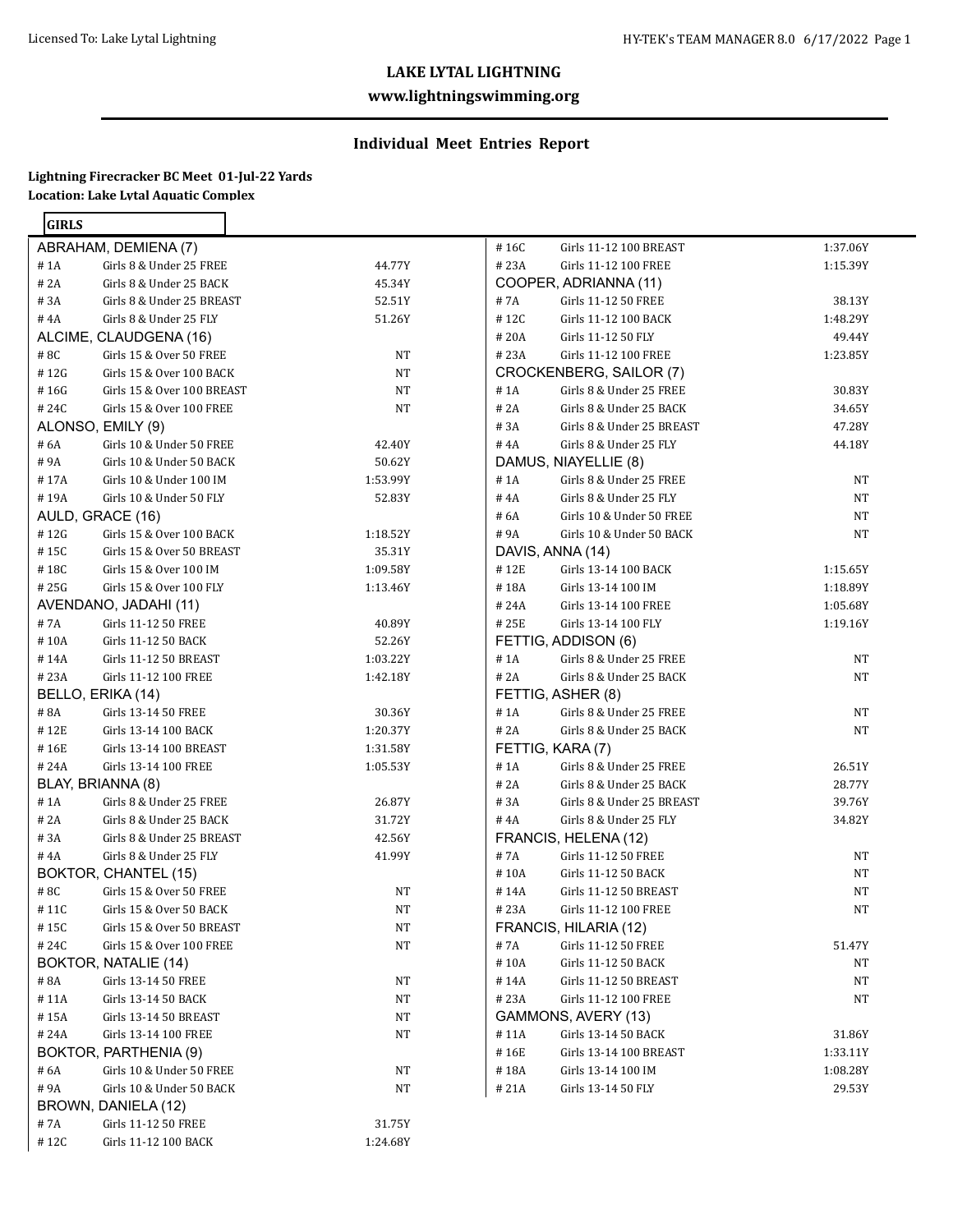#### **www.lightningswimming.org**

# **Individual Meet Entries Report**

| <b>GIRLS</b> |                            |          |       |                            |           |
|--------------|----------------------------|----------|-------|----------------------------|-----------|
|              | GISONNI, VALENTINA (12)    |          | #16G  | Girls 15 & Over 100 BREAST | 1:21.79Y  |
| #7A          | Girls 11-12 50 FREE        | 32.61Y   | #18C  | Girls 15 & Over 100 IM     | 1:13.84Y  |
| #12C         | Girls 11-12 100 BACK       | 1:27.00Y | #25G  | Girls 15 & Over 100 FLY    | 1:17.05Y  |
| #16C         | Girls 11-12 100 BREAST     | 1:34.00Y |       | MANZANO, MELANIE (15)      |           |
| #23A         | Girls 11-12 100 FREE       | 1:15.56Y | #12G  | Girls 15 & Over 100 BACK   | 1:10.33Y  |
|              | GOMEZ, ARIANA (12)         |          | #16G  | Girls 15 & Over 100 BREAST | 1:28.43Y  |
| #7A          | Girls 11-12 50 FREE        | 40.35Y   | #21C  | Girls 15 & Over 50 FLY     | 31.13Y    |
| #10A         | Girls 11-12 50 BACK        | 51.47Y   | #25G  | Girls 15 & Over 100 FLY    | 1:11.27Y  |
| #14A         | Girls 11-12 50 BREAST      | 1:05.19Y |       | MARTINEZ, VALENTINA (7)    |           |
| # 23A        | Girls 11-12 100 FREE       | 1:43.56Y | # 1A  | Girls 8 & Under 25 FREE    | NT        |
|              | HARTLEY, DELIA (15)        |          | # 2A  | Girls 8 & Under 25 BACK    | <b>NT</b> |
| #12G         | Girls 15 & Over 100 BACK   | 1:24.30Y |       | MARTINI, RAELYN (12)       |           |
| #16G         | Girls 15 & Over 100 BREAST | 1:27.01Y | #10A  | Girls 11-12 50 BACK        | 38.34Y    |
| #18C         | Girls 15 & Over 100 IM     | 1:18.64Y | #12C  | Girls 11-12 100 BACK       | 1:27.00Y  |
| #25G         | Girls 15 & Over 100 FLY    | 1:26.20Y | #14A  | Girls 11-12 50 BREAST      | 45.60Y    |
|              | HERNANDEZ, VALENTINA (15)  |          | #25C  | Girls 11-12 100 FLY        | 1:21.20Y  |
| #12G         | Girls 15 & Over 100 BACK   | 1:11.40Y |       | MERCADO, CAMILA (8)        |           |
| #16G         | Girls 15 & Over 100 BREAST | 1:34.64Y | # 2A  | Girls 8 & Under 25 BACK    | 35.84Y    |
| #18C         | Girls 15 & Over 100 IM     | 1:11.04Y | # 3A  | Girls 8 & Under 25 BREAST  | 35.57Y    |
| #21C         | Girls 15 & Over 50 FLY     | 28.62Y   | # 4A  | Girls 8 & Under 25 FLY     | 37.22Y    |
|              | HILLER, AUBREY (14)        |          | # 5A  | Girls 8 & Under 50 FREE    | 1:09.14Y  |
| #12E         | Girls 13-14 100 BACK       | 1:14.01Y |       | MONZON, MAEBA (13)         |           |
| #16E         | Girls 13-14 100 BREAST     | 1:23.92Y | # 8A  | Girls 13-14 50 FREE        | <b>NT</b> |
| #18A         | Girls 13-14 100 IM         | 1:13.48Y | #11A  | Girls 13-14 50 BACK        | <b>NT</b> |
| #21A         | Girls 13-14 50 FLY         | 30.76Y   |       | MORELAND, NINA (8)         |           |
|              | JANTZ, AKEA (7)            |          | #1A   | Girls 8 & Under 25 FREE    | <b>NT</b> |
| # 2A         | Girls 8 & Under 25 BACK    | 33.03Y   | # 2A  | Girls 8 & Under 25 BACK    | <b>NT</b> |
| #3A          | Girls 8 & Under 25 BREAST  | 34.37Y   |       | PENA, ALINA (11)           |           |
| #4A          | Girls 8 & Under 25 FLY     | 34.83Y   | #7A   | Girls 11-12 50 FREE        | <b>NT</b> |
| # 5A         | Girls 8 & Under 50 FREE    | 1:12.34Y | #10A  | Girls 11-12 50 BACK        | <b>NT</b> |
|              | JIMENEZ, MONSERRAT (7)     |          |       | RODRIGUEZ, ISABELLA (10)   |           |
| # 2A         | Girls 8 & Under 25 BACK    | 33.89Y   | # 6A  | Girls 10 & Under 50 FREE   | 50.86Y    |
| #3A          | Girls 8 & Under 25 BREAST  | 51.42Y   | #9A   | Girls 10 & Under 50 BACK   | 53.13Y    |
| #4A          | Girls 8 & Under 25 FLY     | 47.97Y   | #17A  | Girls 10 & Under 100 IM    | NT        |
| # 5A         | Girls 8 & Under 50 FREE    | 1:16.33Y | # 22A | Girls 10 & Under 100 FREE  | <b>NT</b> |
|              | LEONARD, MARLIE (15)       |          |       | ROMAN, MADALYN (12)        |           |
| #8C          | Girls 15 & Over 50 FREE    | 34.70Y   | #7A   | Girls 11-12 50 FREE        | 31.34Y    |
| #12G         | Girls 15 & Over 100 BACK   | 1:30.28Y | #12C  | Girls 11-12 100 BACK       | 1:23.23Y  |
| #21C         | Girls 15 & Over 50 FLY     | 43.27Y   | #20A  | Girls 11-12 50 FLY         | 37.00Y    |
| #24C         | Girls 15 & Over 100 FREE   | 1:20.48Y | #25C  | Girls 11-12 100 FLY        | 1:25.02Y  |
|              | LEVINE, ADDISON (14)       |          |       | ROMAN, MORGAN (14)         |           |
| #12E         | Girls 13-14 100 BACK       | 1:29.84Y | #12E  | Girls 13-14 100 BACK       | 1:14.49Y  |
| #16E         | Girls 13-14 100 BREAST     | 1:30.57Y | #18A  | Girls 13-14 100 IM         | 1:14.75Y  |
| #18A         | Girls 13-14 100 IM         | 1:24.42Y | # 21A | Girls 13-14 50 FLY         | 35.41Y    |
| #24A         | Girls 13-14 100 FREE       | 1:12.95Y | # 24A | Girls 13-14 100 FREE       | 1:07.00Y  |
|              | LITTLE, LAUREN (16)        |          |       | SHEPLEY, MAKAYLA (13)      |           |
| #8C          | Girls 15 & Over 50 FREE    | 37.29Y   | #12E  | Girls 13-14 100 BACK       | 1:16.18Y  |
| #12G         | Girls 15 & Over 100 BACK   | 1:37.71Y | #16E  | Girls 13-14 100 BREAST     | 1:29.48Y  |
| #16G         | Girls 15 & Over 100 BREAST | 1:42.59Y | #18A  | Girls 13-14 100 IM         | 1:12.26Y  |
| #24C         | Girls 15 & Over 100 FREE   | 1:18.95Y | # 21A | Girls 13-14 50 FLY         | 30.02Y    |
|              | MACCLOUD, AVERY (16)       |          |       |                            |           |
| #12G         | Girls 15 & Over 100 BACK   | 1:20.00Y |       |                            |           |
|              |                            |          |       |                            |           |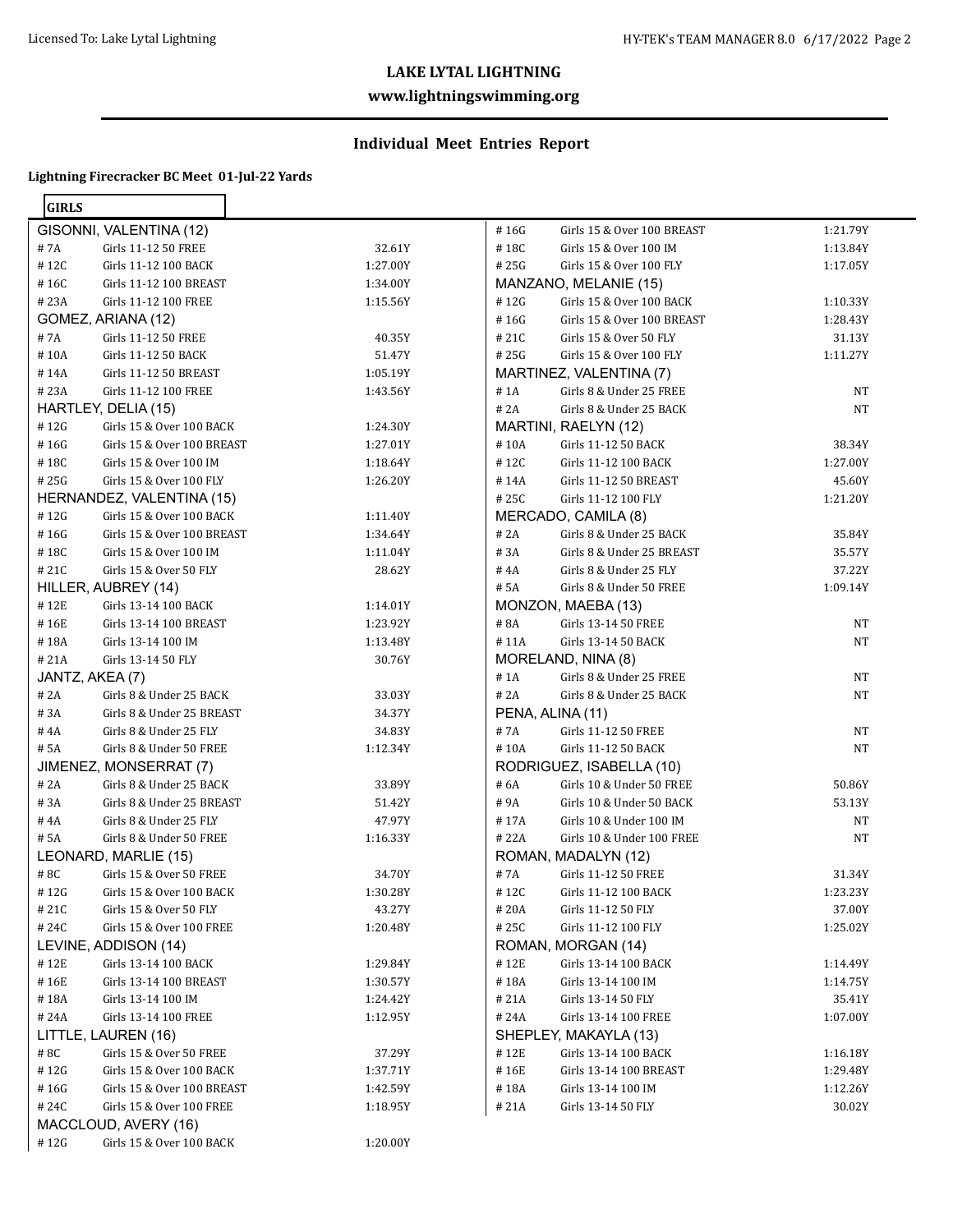## **www.lightningswimming.org**

#### **Individual Meet Entries Report**

| <b>GIRLS</b> |                            |           |  |
|--------------|----------------------------|-----------|--|
|              | SPENCER, MADDISON (6)      |           |  |
| # 2A         | Girls 8 & Under 25 BACK    | 37.29Y    |  |
| $\#$ 3A      | Girls 8 & Under 25 BREAST  | 48.19Y    |  |
| #4A          | Girls 8 & Under 25 FLY     | 39.22Y    |  |
| # 5A         | Girls 8 & Under 50 FREE    | <b>NT</b> |  |
|              | STERN, BRITTNEY (15)       |           |  |
| #8C          | Girls 15 & Over 50 FREE    | <b>NT</b> |  |
| #11C         | Girls 15 & Over 50 BACK    | NT        |  |
|              | STONE, ELIZABETH (15)      |           |  |
| #12G         | Girls 15 & Over 100 BACK   | 1:39.39Y  |  |
| #16G         | Girls 15 & Over 100 BREAST | 2:05.39Y  |  |
| #21C         | Girls 15 & Over 50 FLY     | 49.19Y    |  |
| #25G         | Girls 15 & Over 100 FLY    | NT        |  |
|              | TORRES, KAYLEE (11)        |           |  |
| #7A          |                            | <b>NT</b> |  |
| #10A         | Girls 11-12 50 FREE        |           |  |
|              | Girls 11-12 50 BACK        | <b>NT</b> |  |
|              | WOOD, MADELYNN (14)        |           |  |
| #12E         | Girls 13-14 100 BACK       | 1:14.39Y  |  |
| #16E         | Girls 13-14 100 BREAST     | 1:23.87Y  |  |
| #18A         | Girls 13-14 100 IM         | 1:12.36Y  |  |
| #21A         | Girls 13-14 50 FLY         | 31.34Y    |  |
|              | YOUNGBLOOD, NICKO (5)      |           |  |
| # 1A         | Girls 8 & Under 25 FREE    | NT        |  |
| # 2A         | Girls 8 & Under 25 BACK    | <b>NT</b> |  |
|              | YOUNG, KIANA (11)          |           |  |
| #10A         | Girls 11-12 50 BACK        | 36.65Y    |  |
| #12C         | Girls 11-12 100 BACK       | 1:19.03Y  |  |
| #14A         | Girls 11-12 50 BREAST      | 40.69Y    |  |
| #16C         | Girls 11-12 100 BREAST     | 1:32.77Y  |  |
|              | ZAPANTA, LANA (12)         |           |  |
| #7A          | Girls 11-12 50 FREE        | 31.95Y    |  |
| #14A         | Girls 11-12 50 BREAST      | 40.88Y    |  |
| #16C         | Girls 11-12 100 BREAST     | 1:27.21Y  |  |
| #23A         | Girls 11-12 100 FREE       | 1:13.77Y  |  |
|              | ZARAZUA, SAMANTHA (9)      |           |  |
| # 6A         | Girls 10 & Under 50 FREE   | 39.98Y    |  |
| #9A          | Girls 10 & Under 50 BACK   | 51.83Y    |  |
| #17A         | Girls 10 & Under 100 IM    | NT        |  |
| #22A         | Girls 10 & Under 100 FREE  | 1:34.15Y  |  |
|              | ZARAZUA, SARAH (13)        |           |  |
|              |                            |           |  |
| # 8A         | Girls 13-14 50 FREE        | 30.57Y    |  |
| #12E         | Girls 13-14 100 BACK       | 1:23.39Y  |  |
| #24A         | Girls 13-14 100 FREE       | 1:09.79Y  |  |
| # 25E        | Girls 13-14 100 FLY        | 1:14.19Y  |  |
|              | ZAVALA, LUCERO (14)        |           |  |
| #8A          | Girls 13-14 50 FREE        | 30.75Y    |  |
| #12E         | Girls 13-14 100 BACK       | 1:29.69Y  |  |
| #16E         | Girls 13-14 100 BREAST     | 1:43.44Y  |  |
| #24A         | Girls 13-14 100 FREE       | 1:09.14Y  |  |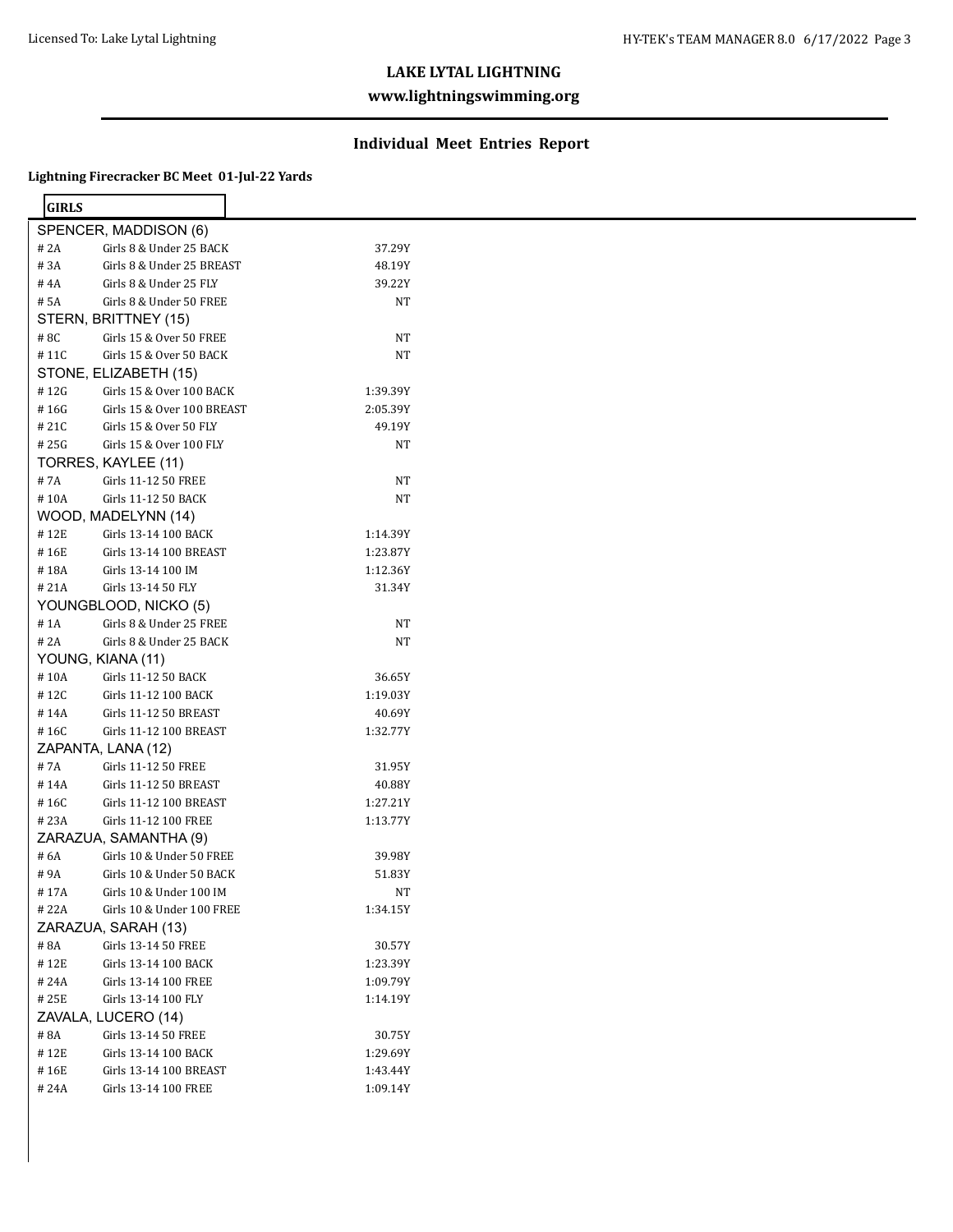## **www.lightningswimming.org**

# **Individual Meet Entries Report**

| ×<br>۰.<br>۰, |  |
|---------------|--|
|---------------|--|

| <b>BOYS</b> |                              |          |  |
|-------------|------------------------------|----------|--|
|             | ABRAHAM, PETER (10)          |          |  |
| # 6B        | Boys 10 & Under 50 FREE      | 41.24Y   |  |
| # 9B        | Boys 10 & Under 50 BACK      | 55.38Y   |  |
|             | AFFHOLDER, OMAR (9)          |          |  |
| #6B         | Boys 10 & Under 50 FREE      | NΤ       |  |
| #9B         | Boys 10 & Under 50 BACK      | NΤ       |  |
|             | BAGDAN, GRANT (15)           |          |  |
| #8D         | Boys 15 & Over 50 FREE       | NΤ       |  |
| # 11D       | Boys 15 & Over 50 BACK       | NΤ       |  |
|             | BALFOUR, SEBASTIAN (17)      |          |  |
| #12H        | Boys 15 & Over 100 BACK      | 1:11.73Y |  |
| #16H        | Boys 15 & Over 100 BREAST    | 1:29.17Y |  |
| # 18D       | Boys 15 & Over 100 IM        | 1:07.22Y |  |
| #25H        | Boys 15 & Over 100 FLY       | 1:02.79Y |  |
|             | BEKESI, OLIVER (11)          |          |  |
| # 7B        | <b>Boys 11-12 50 FREE</b>    | 32.68Y   |  |
| #10B        | Boys 11-12 50 BACK           | 40.06Y   |  |
| #17D        | Boys 11-12 100 IM            | 1:22.18Y |  |
| # 23B       | Boys 11-12 100 FREE          | 1:14.91Y |  |
|             | BISHAI, DAVID (12)           |          |  |
| #14B        | <b>Boys 11-12 50 BREAST</b>  | 42.48Y   |  |
| # 16D       | <b>Boys 11-12 100 BREAST</b> | 1:38.77Y |  |
| # 25D       | Boys 11-12 100 FLY           | 1:18.42Y |  |
|             | CORONA, ALAN (16)            |          |  |
| # 8D        | Boys 15 & Over 50 FREE       | NT       |  |
| # 11D       | Boys 15 & Over 50 BACK       | NT       |  |
| # 24D       | Boys 15 & Over 100 FREE      | NΤ       |  |
|             | CORONA, VICTOR (13)          |          |  |
| #8B         | Boys 13-14 50 FREE           | NΤ       |  |
| #11B        | Boys 13-14 50 BACK           | NΤ       |  |
| # 24B       | Boys 13-14 100 FREE          | NT       |  |
|             | CORTES, NICHOLAS (13)        |          |  |
| #8B         | Boys 13-14 50 FREE           | NT       |  |
| # 11B       | Boys 13-14 50 BACK           | NΤ       |  |
|             | FAY, LAWSON (8)              |          |  |
| #1B         | Boys 8 & Under 25 FREE       | 30.31Y   |  |
| # 2B        | Boys 8 & Under 25 BACK       | 31.36Y   |  |
| # 3B        | Boys 8 & Under 25 BREAST     | 44.60Y   |  |
| # 5B        | Boys 8 & Under 50 FREE       | 1:19.17Y |  |
|             | FERNANDEZ, MAX (15)          |          |  |
| # 8D        | Boys 15 & Over 50 FREE       | NT       |  |
| #11D        | Boys 15 & Over 50 BACK       | NΤ       |  |
| #15D        | Boys 15 & Over 50 BREAST     | NΤ       |  |
| #21D        | Boys 15 & Over 50 FLY        | NΤ       |  |
|             | FERNANDEZ, SAMUEL (12)       |          |  |
| # 7B        | Boys 11-12 50 FREE           | NT       |  |
| #10B        | Boys 11-12 50 BACK           | NT       |  |
|             | FRANCIS, ABANOUB (17)        |          |  |
| #8D         | Boys 15 & Over 50 FREE       | 42.38Y   |  |
| # 12H       | Boys 15 & Over 100 BACK      | 2:07.87Y |  |
| #21D        | Boys 15 & Over 50 FLY        | 58.91Y   |  |
| #24D        | Boys 15 & Over 100 FREE      | 1:51.04Y |  |
|             |                              |          |  |

|       | GIANGIULIO, ENRICO (7)       |          |
|-------|------------------------------|----------|
| # 3B  | Boys 8 & Under 25 BREAST     | 32.30Y   |
| # 4B  | Boys 8 & Under 25 FLY        | 28.53Y   |
| # 5B  | Boys 8 & Under 50 FREE       | 56.73Y   |
| # 6B  | Boys 10 & Under 50 FREE      | 56.73Y   |
|       | GISONNI, CRISTIAN (10)       |          |
| #9B   | Boys 10 & Under 50 BACK      | 49.23Y   |
| #12B  | Boys 10 & Under 100 BACK     | NΤ       |
| # 22B | Boys 10 & Under 100 FREE     | 1:42.38Y |
| # 25B | Boys 10 & Under 100 FLY      | NΤ       |
|       | GOMEZ, JULIAN (10)           |          |
| # 6B  | Boys 10 & Under 50 FREE      | NΤ       |
| # 9B  | Boys 10 & Under 50 BACK      | NT       |
|       | GRASSLEY, ZACHARY (12)       |          |
| # 7B  | <b>Boys 11-12 50 FREE</b>    | NT       |
|       | HALLERAN, LIAM (9)           |          |
| # 6B  | Boys 10 & Under 50 FREE      | 44.77Y   |
| # 9B  | Boys 10 & Under 50 BACK      | 48.81Y   |
| #17B  | Boys 10 & Under 100 IM       | 1:59.03Y |
| # 22B | Boys 10 & Under 100 FREE     | 1:46.87Y |
|       | HIGGINS, JOSHUA (9)          |          |
| # 6B  | Boys 10 & Under 50 FREE      | 44.35Y   |
| # 9B  | Boys 10 & Under 50 BACK      | 55.80Y   |
| #17B  | Boys 10 & Under 100 IM       | 2:19.48Y |
| #22B  | Boys 10 & Under 100 FREE     | 1:56.69Y |
|       | HOWELL, CAMERON (15)         |          |
| #8D   | Boys 15 & Over 50 FREE       | 29.82Y   |
| #12H  | Boys 15 & Over 100 BACK      | 1:16.70Y |
| # 24D | Boys 15 & Over 100 FREE      | 1:04.06Y |
| # 25H | Boys 15 & Over 100 FLY       | 1:14.59Y |
|       | HOWELL, COOPER (11)          |          |
| #7B   | Boys 11-12 50 FREE           | 33.72Y   |
| #12D  | Boys 11-12 100 BACK          | 1:25.08Y |
| # 23B | Boys 11-12 100 FREE          | 1:11.26Y |
| #25D  | Boys 11-12 100 FLY           | 1:24.87Y |
|       | LEONARD, COLBY (13)          |          |
| # 8B  | Boys 13-14 50 FREE           | 44.91Y   |
| # 11B | Boys 13-14 50 BACK           | 54.87Y   |
| # 18B | Boys 13-14 100 IM            | 2:12.10Y |
| # 24B | Boys 13-14 100 FREE          | 1:46.28Y |
|       | LOPEZ, JAYDEN (13)           |          |
| # 8B  | Boys 13-14 50 FREE           | 36.31Y   |
| # 12F | Boys 13-14 100 BACK          | NT       |
| # 16F | <b>Boys 13-14 100 BREAST</b> | NT       |
| #24B  | Boys 13-14 100 FREE          | 1:24.92Y |
|       | LOPEZ, JUSTIN (10)           |          |
| # 6B  | Boys 10 & Under 50 FREE      | 57.76Y   |
| # 9B  | Boys 10 & Under 50 BACK      | 1:02.11Y |
| #17B  | Boys 10 & Under 100 IM       | 2:08.28Y |
| # 22B | Boys 10 & Under 100 FREE     | 2:02.58Y |
|       |                              |          |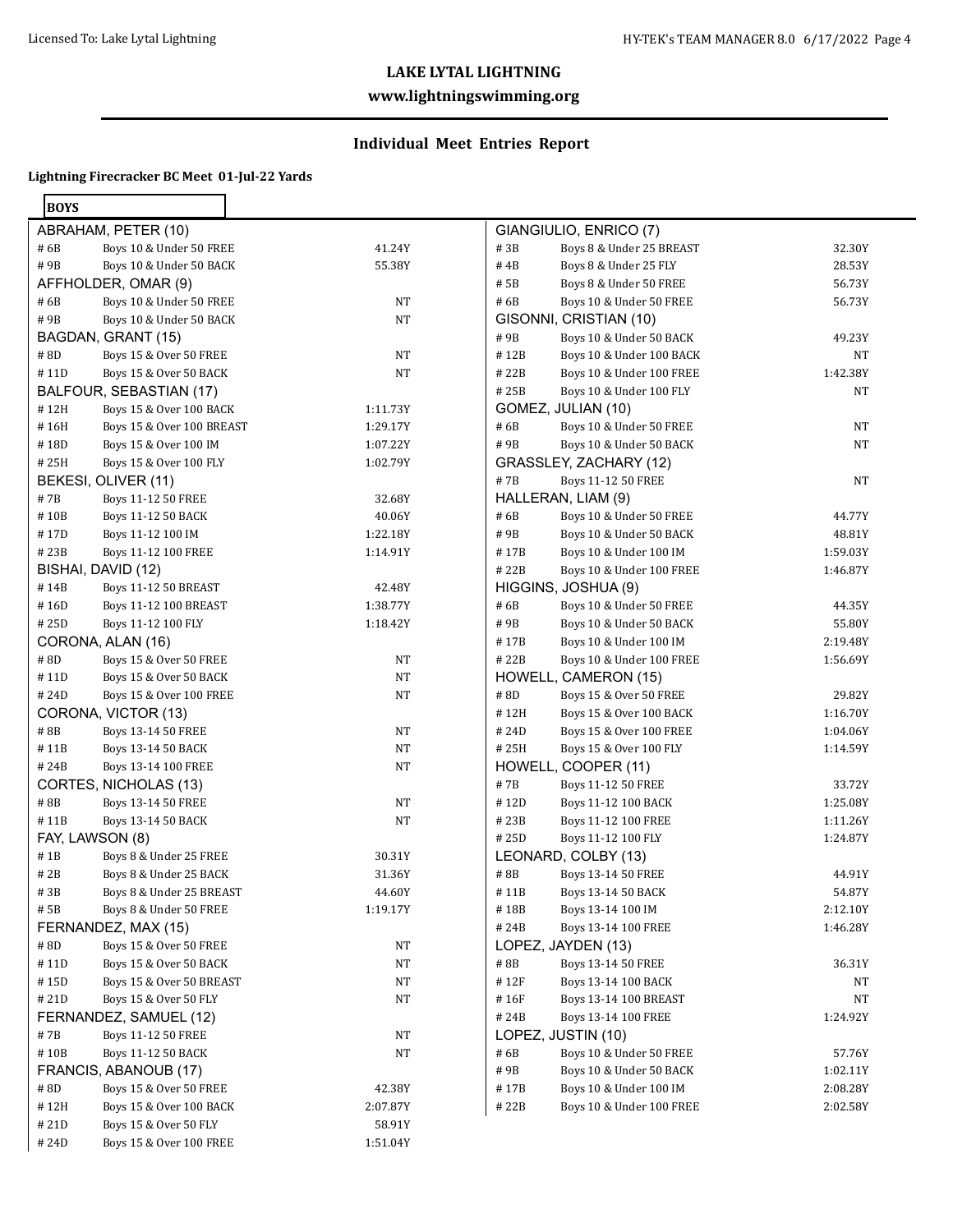## **www.lightningswimming.org**

# **Individual Meet Entries Report**

| ĸ |  |
|---|--|

| <b>BOYS</b> |                               |          |
|-------------|-------------------------------|----------|
|             | MUSUKWA, MARC (10)            |          |
| # 6B        | Boys 10 & Under 50 FREE       | 52.87Y   |
| # 9B        | Boys 10 & Under 50 BACK       | NT       |
| #17B        | Boys 10 & Under 100 IM        | NT       |
| # 22B       | Boys 10 & Under 100 FREE      | NT       |
|             | PADRON, BENNETT (8)           |          |
| #3B         | Boys 8 & Under 25 BREAST      | 35.97Y   |
| #4B         | Boys 8 & Under 25 FLY         | 33.51Y   |
| # 5B        | Boys 8 & Under 50 FREE        | 59.61Y   |
| # 6B        | Boys 10 & Under 50 FREE       | 59.61Y   |
|             | PADRON, BROOKSTON (7)         |          |
| #3B         | Boys 8 & Under 25 BREAST      | 35.70Y   |
| #4B         | Boys 8 & Under 25 FLY         | 33.71Y   |
| # 5B        | Boys 8 & Under 50 FREE        | 1:14.74Y |
| # 6B        | Boys 10 & Under 50 FREE       | 1:14.74Y |
|             | SABOCIK, AIDEN (13)           |          |
| #12F        | Boys 13-14 100 BACK           | 1:15.98Y |
| #18B        | Boys 13-14 100 IM             | 1:08.30Y |
| #21B        | Boys 13-14 50 FLY             | 30.99Y   |
| # 25F       | Boys 13-14 100 FLY            | 1:08.96Y |
|             | STERN, DYLAN (17)             |          |
| #8D         | Boys 15 & Over 50 FREE        | NT       |
| # 11D       | Boys 15 & Over 50 BACK        | NT       |
|             | STONE, RYAN (11)              |          |
| #7B         | Boys 11-12 50 FREE            | 58.27Y   |
| # 10B       | Boys 11-12 50 BACK            | 1:04.52Y |
| #17D        | Boys 11-12 100 IM             | 2:25.93Y |
| # 23B       | Boys 11-12 100 FREE           | NT       |
|             | STRAUB, GRANT (17)            |          |
| #8D         | Boys 15 & Over 50 FREE        | NT       |
| #12H        | Boys 15 & Over 100 BACK       | NT       |
| # 16H       | Boys 15 & Over 100 BREAST     | NT       |
| #24D        | Boys 15 & Over 100 FREE       | NT       |
|             | STRAUB, NATHAN (11)           |          |
| #7B         | Boys 11-12 50 FREE            | NT       |
| #10B        | Boys 11-12 50 BACK            | NT       |
| # 14B       | <b>Boys 11-12 50 BREAST</b>   | NT       |
| # 23B       | Boys 11-12 100 FREE           | NT       |
|             | SUAREZ DE PUGA, SEBASTIAN (9) |          |
| # 6B        | Boys 10 & Under 50 FREE       | 36.60Y   |
| # 9B        | Boys 10 & Under 50 BACK       | 43.23Y   |
| # 13B       | Boys 10 & Under 50 BREAST     | 53.97Y   |
| #17B        | Boys 10 & Under 100 IM        | 1:31.42Y |
| # 22B       | Boys 10 & Under 100 FREE      | 1:25.88Y |
| #25B        | Boys 10 & Under 100 FLY       | NT       |
|             | THAXTON, ETHAN (11)           |          |
| #7B         | Boys 11-12 50 FREE            | 43.77Y   |
| #10B        | Boys 11-12 50 BACK            | 53.41Y   |
| #17D        | Boys 11-12 100 IM             | 1:53.95Y |
| # 23B       | Boys 11-12 100 FREE           | 1:44.97Y |
|             | WAGNER, JACOB (13)            |          |
| #12F        | Boys 13-14 100 BACK           | 1:16.14Y |
|             |                               |          |

| #21B | Boys 13-14 50 FLY            | 30.37Y    |  |
|------|------------------------------|-----------|--|
| #24B | Boys 13-14 100 FREE          | 1:02.63Y  |  |
| #25F | Boys 13-14 100 FLY           | 1:13.40Y  |  |
|      | WARWICK, HARRISON (14)       |           |  |
| #8B  | Boys 13-14 50 FREE           | 31.92Y    |  |
| #12F | Boys 13-14 100 BACK          | 1:20.20Y  |  |
| #16F | <b>Boys 13-14 100 BREAST</b> | 1:34.35Y  |  |
| #24B | Boys 13-14 100 FREE          | 1:03.50Y  |  |
|      | WEITZEN, JAGGER (13)         |           |  |
| #8B  | Boys 13-14 50 FREE           | <b>NT</b> |  |
| #11B | Boys 13-14 50 BACK           | NT        |  |
|      | WEITZEN, JETT (12)           |           |  |
| #7B  | Boys 11-12 50 FREE           | NT        |  |
| #10B | <b>Boys 11-12 50 BACK</b>    | NT        |  |
|      | WOOD, SEBASTIAN (6)          |           |  |
| # 2B | Boys 8 & Under 25 BACK       | 22.51Y    |  |
| #3B  | Boys 8 & Under 25 BREAST     | 29.43Y    |  |
| #4B  | Boys 8 & Under 25 FLY        | 24.95Y    |  |
| # 5B | Boys 8 & Under 50 FREE       | 44.20Y    |  |
|      | WURTZ, LOGAN (13)            |           |  |
| #8B  | Boys 13-14 50 FREE           | 28.36Y    |  |
| #18B | Boys 13-14 100 IM            | 1:12.91Y  |  |
| #24B | Boys 13-14 100 FREE          | 1:04.05Y  |  |
| #25F | Boys 13-14 100 FLY           | 1:15.96Y  |  |
|      |                              |           |  |